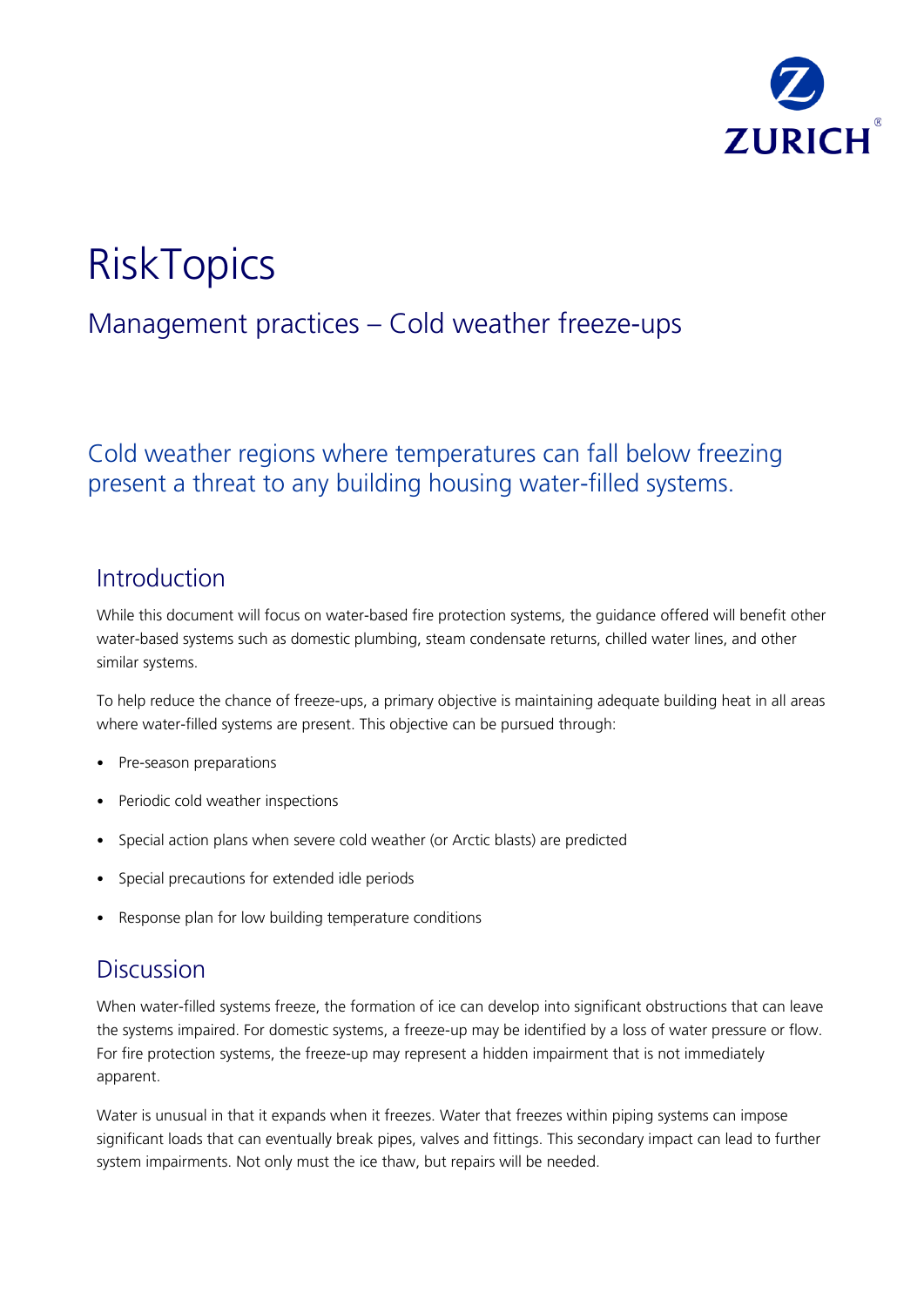If temperatures moderate and ice plugs thaw before broken pipes are detected, a tertiary impact can develop as water escapes from the systems and damages the building and contents. At this stage, not only can the freeze-up impair and damage a water-filled system, but it can potentially magnify into widespread property damage, business interruption, and irate tenants and customers.

### **The impacts of a fire sprinkler system freeze-up**

- Impairment When the system freezes, ice plugs obstruct the flow of water to sprinklers
- Pipe damage Freezing water expands and damages system pipe, valves and fittings
- Water damage When the cold subsides and the ice thaws, damaged pipe will release water

### **Adequate heat**

A primary objective to help reduce freeze-ups is maintaining adequate building heat. A likely question will be what is adequate building heat?

As ice forms at 0ºC (32ºF), building temperature will certainly not be adequate if it is at or below this freezing threshold. So, what temperature is considered sufficient?

Standards (such as the LPC Rules including BS EN 12845, NFPA 13, VdS 2373, and VdS CEA 4001) use 4ºC (40ºF) as the threshold for an adequate building temperature with higher temperatures typically needed for diesel engine-driven fire pump rooms (consult with the diesel engine manufacturer for specific guidance). At this point, actions should be initiated to identify and correct the cause of the low building temperature condition.

### **Monitoring heat loss**

Monitoring a building for a low temperature is a challenging effort. Three methods are typically used. They include:

- Normal building occupancy
- Security patrols
- Electronic low building temperature supervision

Normal building occupancy is a simple and reliable approach to monitor a building during normal business hours. Of course, there may be some normally unoccupied areas that would require a special effort to maintain periodic human presence.

Outside of normal business hours, security patrols can maintain periodic human presence throughout an unoccupied building. Hourly patrols in accordance with standards such as NFPA 601 would be one approach.

With electronic supervision, room temperature supervisory devices may be provided as part of the building fire alarm system. Room temperature supervisory devices initiate a supervisory signal when the temperature falls below 4ºC (40ºF). These devices are typically installed only at automatic sprinkler system risers, so, the extent of coverage provided may be limited.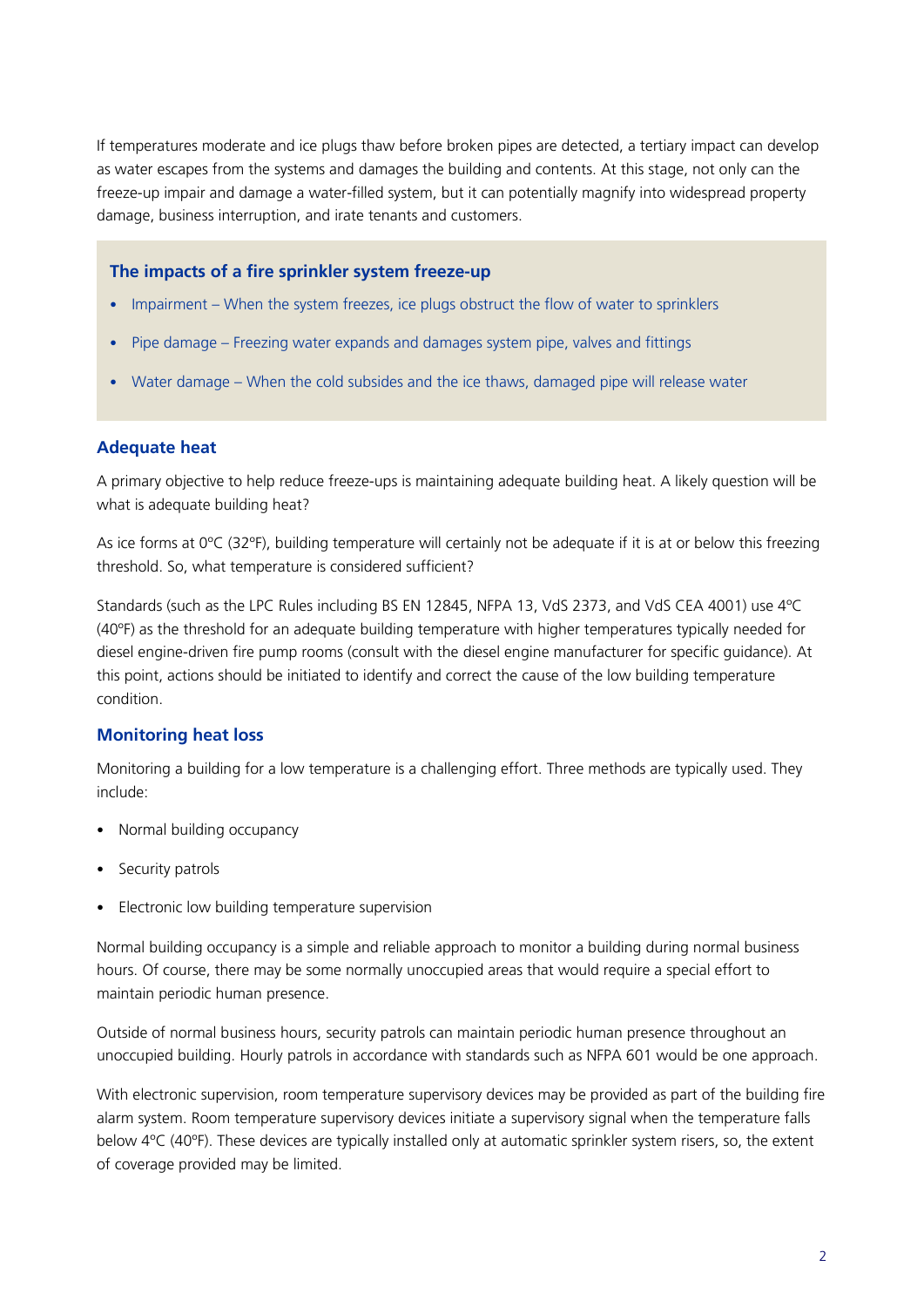Overall, there is no substitute for human presence, and few businesses provide human presence at all times. As a result, continuous monitoring of building temperature can be difficult. No doubt this explains a continuing experience with freeze-ups, and the importance of taking appropriate actions to prepare for cold weather, periodically conduct cold weather inspections, and have a special action plan when extreme cold weather is expected.

#### **The challenge of monitoring buildings for low temperature**

- Normal building occupancy Few businesses operate around the clock
- Security patrols Few businesses maintain a security tour service
- Electronic supervision The number of room temperature supervisory devices is usually limited

### Guidance

The following guidance applies to buildings exposed to cold temperatures at any point during the year. Implement a plan to maintain adequate heat throughout the cold weather season.

#### **Pre-season preparations**

Before the cold weather season begins, have qualified persons conduct inspection and maintenance actions including:

- Heating systems Provide annual service.
- Air-handling units Verify dampers work and fans are controlled by thermostat for automatic shutdown in the event of freezing temperatures.
- Non-freeze fire protection systems Check dry pipe system air sources, air pressure levels, low point drains; and check antifreeze system solution in accordance with standards (such as the LPC Rules including BS EN 12845, NFPA 13, and VdS CEA 4001).
- Insulating systems protecting water-filled pipe Verify coverings are intact.
- Heat trace systems protecting water-filled pipe Verify system performance and supervision.
- Building envelope Verify windows and doors are functional, weather-tight, and in good repair.
- Fire alarm systems Check building low temperature and sprinkler system air pressure supervisory devices in accordance with standards (such as BS EN 54, NFPA 72, VdS 2373, and VdS 2095).

Correct any noted deficiencies before cold weather arrives. Some building spaces seem to have a greater exposure to freezing. They include:

- Stairwells
- Lobby vestibules
- Elevator penthouses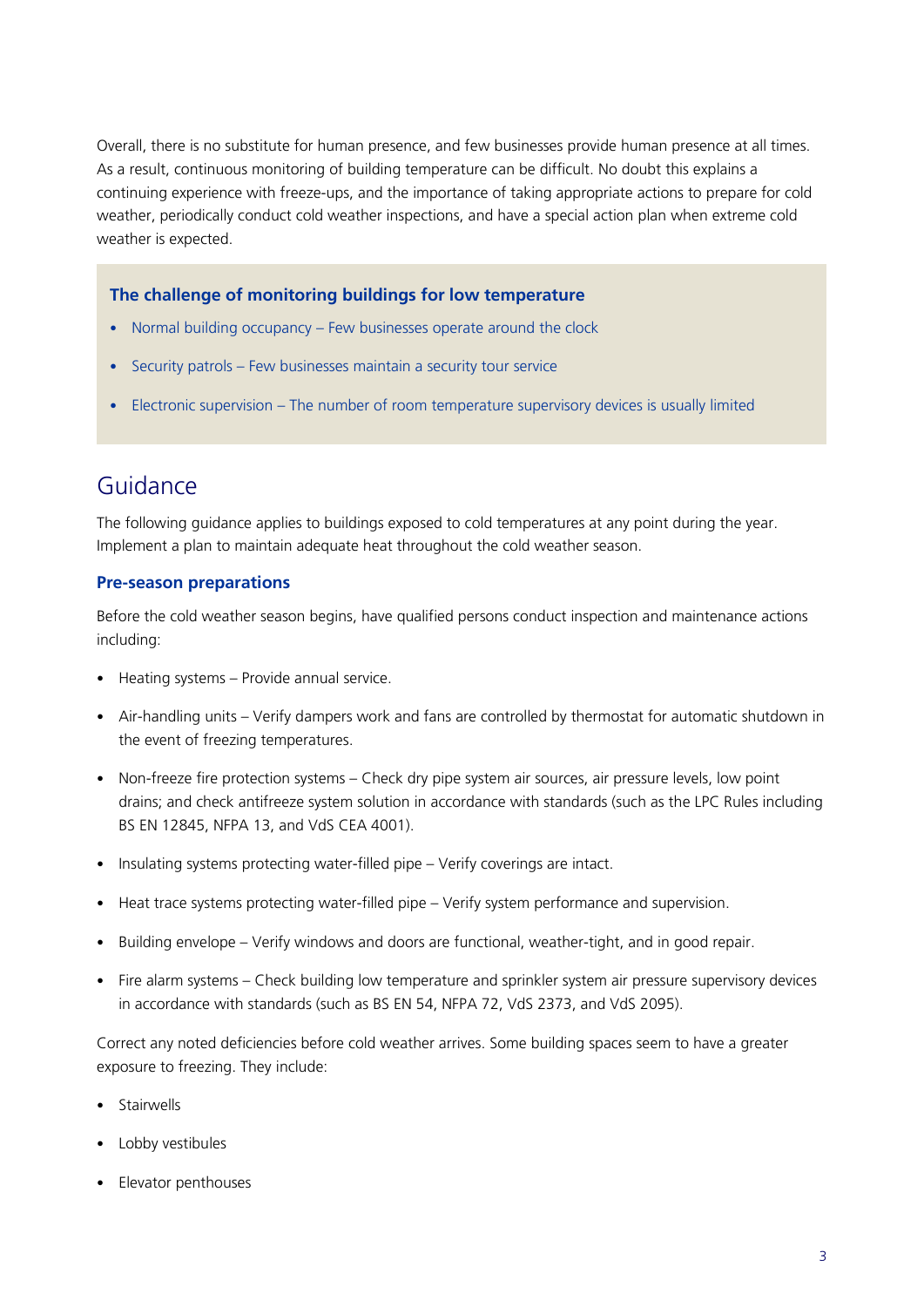- Above-ceiling spaces
- Fire pump rooms and houses
- Dry pipe valve closets

In preparation for cold weather, review these spaces. Consider actions such as:

- Installing thermometers to simplify periodic inspections. For above-ceiling spaces, provide remote reading thermometers that allow temperature checks from floor level.
- Replacing wet-pipe sprinklers with non-freeze type systems in areas that are difficult to heat.

### **Periodic cold weather inspections**

Once cold weather arrives, begin periodic inspections. Ideally, conduct periodic inspections on a daily basis. Prepare and use a form to record each inspection. Develop the form to capture data including the following:

- Building windows, doors, and walls are closed and weather-tight.
- Building temperature is maintained in each area including those with a greater exposure to freezing.
- Heaters are working.
- Air pressure in each dry-pipe or pre-action sprinkler systems is normal.

Note: The normal air pressure in dry-pipe and pre-action systems will vary. Consider consulting your sprinkler contractor for guidance on what is normal for each system.

- Dry-pipe system low point drains have been drained to remove accumulated water.
- Water-filled pipe insulations are intact.
- Water-filled pipe heat tracing systems are working.

#### **Special action plans when severe cold weather (or Arctic blasts) are predicted**

When extreme cold temperatures are forecast, recognize that unusually frigid conditions could overwhelm normally effective combinations of building heat and building insulation. Take time to implement a special action plan before the severe cold weather arrives. Actions should include:

- Conducting a periodic cold weather inspection.
- Safely increasing building heat to all areas.
- Overriding energy saving set-back thermostats or building management programs that may automatically reduce building temperatures during the cold wave.

#### **Special precautions for extended idle periods**

When extended idle periods are planned during cold weather, recognize that the interruption of normal human presence during a long weekend or holiday period increases the potential that a freeze-up may occur. Implement special precautions to maintain: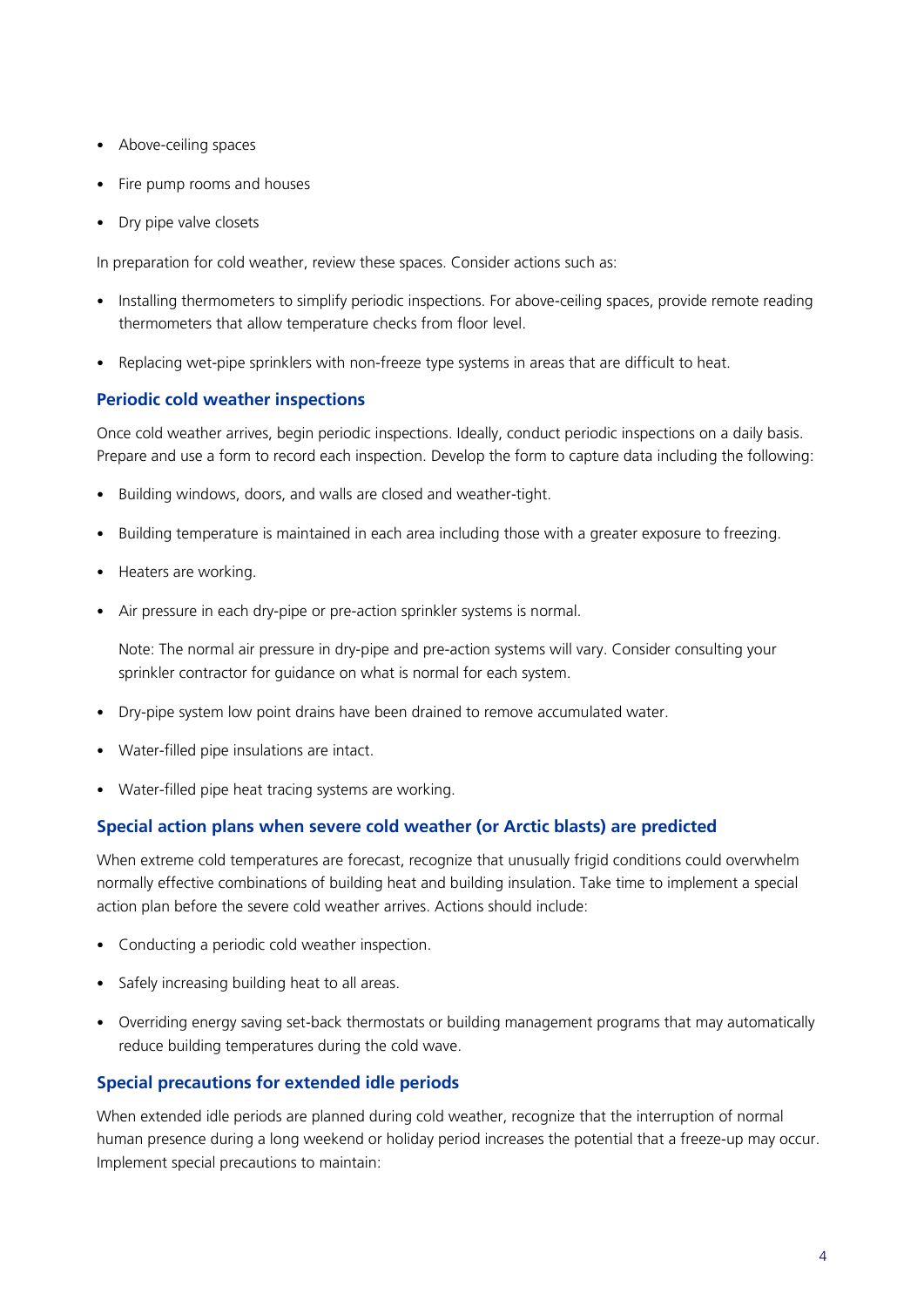- Periodic cold weather inspections
- An awareness of weather forecasts, specifically predictions of severe cold weather
- An availability of knowledgeable personnel to promptly respond to abnormal conditions

#### **Response plan for low building temperature conditions**

Develop and implement a written procedure to respond to abnormal conditions identified during a periodic cold weather inspection. Whether it is a broken window, a heater failure, or other factors causing low building temperature conditions, be prepared to provide prompt action.

For each condition listed on the cold weather inspection form, identify potential actions that may be appropriate. This may include a contractor contact list to expedite requests for heater repairs, glazing repairs, or sprinkler system service.

### Conclusion

Reducing the chance of freeze-ups depends upon maintaining adequate building heat in all areas where water-filled systems are present. While this goal is easily stated, ongoing freeze-ups demonstrate just how difficult it is to achieve.

Exposures to freeze-ups can be reduced by implementing a plan that addresses pre-season preparations, periodic cold weather inspections, and actions to promptly mitigate any identified freeze-up threat.

For further support to implement a cold weather plan, contact your Zurich account team.

### References

- BS EN 54. Fire detection and fire alarm systems. United Kingdom: British Standards Institution (BSI). Print.
- LPC Rules for Automatic Sprinkler Installations Incorporating BS EN 12845. Fire Protection Association (FPA), 2015. Print.
- NFPA 13. Standard for the Installation of Sprinkler Systems. Quincy, MA; NFPA, 2019. Online.
- NFPA 72. National Fire Alarm and Signaling Code. Quincy, MA; NFPA, 2019. Online.
- NFPA 601. Standard for Security Services in Fire Loss Prevention. Quincy, MA; NFPA, 2020. Online.
- VdS 2095. Automatische Brandmeldeanlagen Planung und Einbau (Guidelines for automatic fire detection systems – Planning and installation). Cologne, Germany: VdS Schadenverhuetung. 2019. PDF.
- VdS 2373. Frostschutz in Sprinkleranlagen (Freeze protection for sprinkler systems). Cologne, Germany: VdS Schadenverhuetung. 2018. PDF.
- VdS CEA 4001. Richtlinien für Sprinkleranlagen Planung und Einbau (Guidelines for sprinkler systems Planning and installation). Cologne, Germany: VdS Schadenverhuetung. 2018. PDF.